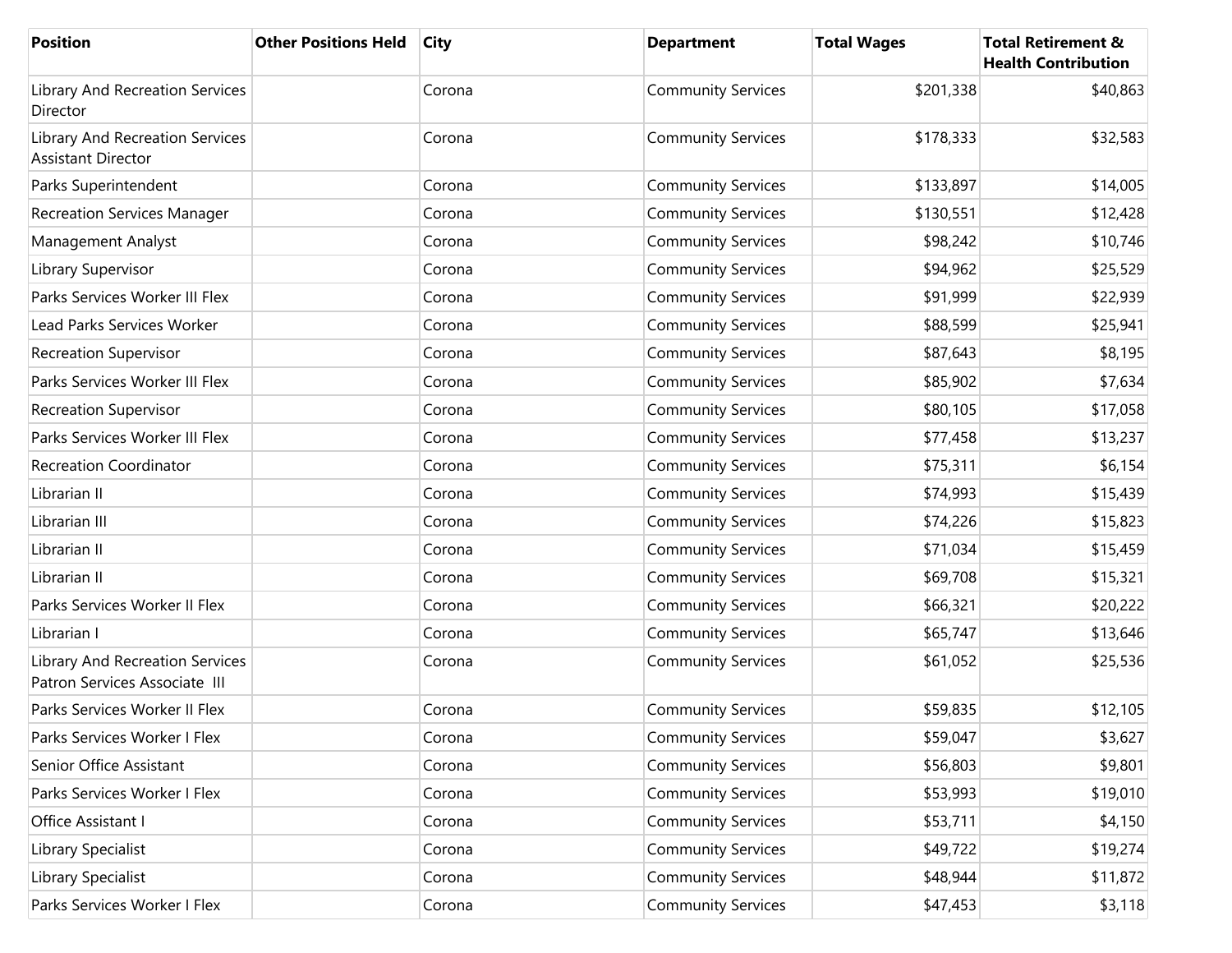| Library Assistant                                    | Corona | <b>Community Services</b> | \$46,259 | \$23,236 |
|------------------------------------------------------|--------|---------------------------|----------|----------|
| Library Assistant                                    | Corona | <b>Community Services</b> | \$44,854 | \$11,499 |
| Management Analyst                                   | Corona | <b>Community Services</b> | \$43,960 | \$4,918  |
| <b>Assistant Recreation</b><br>Coordinator           | Corona | <b>Community Services</b> | \$25,890 | \$2,900  |
| <b>Assistant Recreation</b><br>Coordinator           | Corona | <b>Community Services</b> | \$25,597 | \$2,866  |
| <b>Assistant Recreation</b><br>Coordinator           | Corona | <b>Community Services</b> | \$25,211 | \$2,821  |
| <b>Assistant Recreation</b><br>Coordinator           | Corona | <b>Community Services</b> | \$22,818 | \$2,569  |
| <b>Assistant Recreation</b><br>Coordinator           | Corona | <b>Community Services</b> | \$20,472 | \$266    |
| <b>Assistant Recreation</b><br>Coordinator           | Corona | <b>Community Services</b> | \$16,864 | \$219    |
| <b>Recreation Specialist</b>                         | Corona | <b>Community Services</b> | \$16,839 | \$1,881  |
| Library Assistant                                    | Corona | <b>Community Services</b> | \$16,059 | \$209    |
| Library Acquisitions Technician                      | Corona | <b>Community Services</b> | \$15,805 | \$1,789  |
| Library Assistant                                    | Corona | <b>Community Services</b> | \$15,775 | \$205    |
| <b>Assistant Recreation</b><br>Coordinator           | Corona | <b>Community Services</b> | \$15,427 | \$975    |
| <b>Assistant Recreation</b><br>Coordinator           | Corona | <b>Community Services</b> | \$15,363 | \$200    |
| Library And Recreation Services<br>Leader III        | Corona | <b>Community Services</b> | \$14,977 | \$195    |
| Library Assistant                                    | Corona | <b>Community Services</b> | \$14,819 | \$193    |
| Library Assistant                                    | Corona | <b>Community Services</b> | \$14,389 | \$187    |
| <b>Library And Recreation Services</b><br>Leader III | Corona | <b>Community Services</b> | \$14,238 | \$185    |
| Library And Recreation Services<br>Leader III        | Corona | <b>Community Services</b> | \$13,209 | \$172    |
| Library Assistant                                    | Corona | <b>Community Services</b> | \$12,994 | \$169    |
| Library And Recreation Services<br>Leader I          | Corona | <b>Community Services</b> | \$12,420 | \$161    |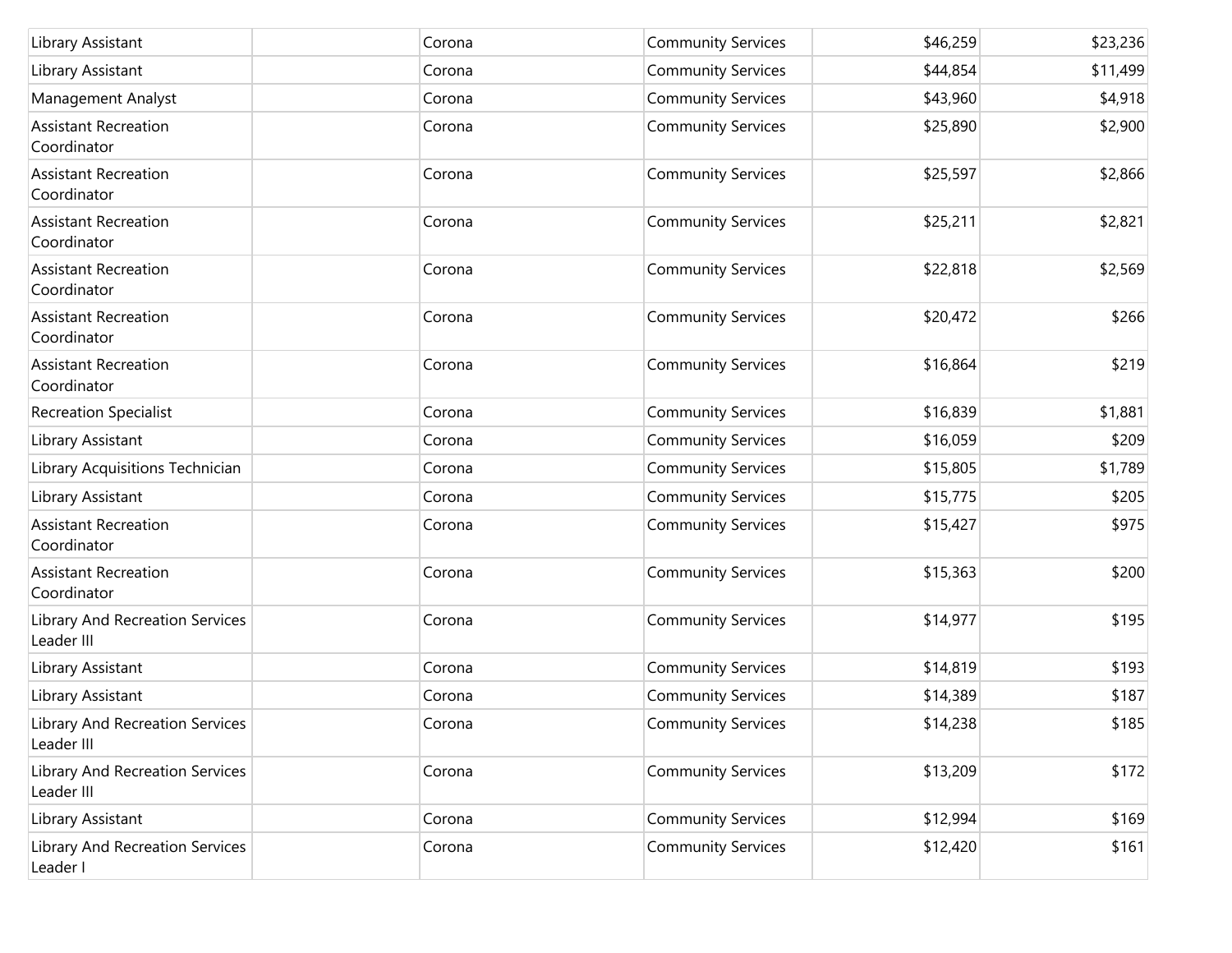| <b>Library And Recreation Services</b><br>Patron Services Associate I | Corona | <b>Community Services</b> | \$12,342 | \$160 |
|-----------------------------------------------------------------------|--------|---------------------------|----------|-------|
| Library And Recreation Services<br>Leader III                         | Corona | <b>Community Services</b> | \$12,183 | \$158 |
| Office Worker                                                         | Corona | <b>Community Services</b> | \$12,141 | \$158 |
| Library And Recreation Services<br>Leader II                          | Corona | <b>Community Services</b> | \$11,478 | \$149 |
| Library Assistant                                                     | Corona | <b>Community Services</b> | \$11,455 | \$149 |
| <b>Library And Recreation Services</b><br>Leader III                  | Corona | <b>Community Services</b> | \$10,917 | \$142 |
| <b>Library And Recreation Services</b><br>Leader II                   | Corona | <b>Community Services</b> | \$10,878 | \$141 |
| Library And Recreation Services<br>Leader II                          | Corona | <b>Community Services</b> | \$10,087 | \$131 |
| <b>Library And Recreation Services</b><br>Leader I                    | Corona | <b>Community Services</b> | \$9,964  | \$130 |
| <b>Library And Recreation Services</b><br>Leader II                   | Corona | <b>Community Services</b> | \$9,549  | \$124 |
| Administrative Assistant                                              | Corona | <b>Community Services</b> | \$9,395  | \$846 |
| Library And Recreation Services<br>Leader III                         | Corona | <b>Community Services</b> | \$9,325  | \$121 |
| <b>Library And Recreation Services</b><br>Leader II                   | Corona | <b>Community Services</b> | \$9,256  | \$120 |
| <b>Library And Recreation Services</b><br>Leader II                   | Corona | <b>Community Services</b> | \$9,240  | \$120 |
| <b>Library And Recreation Services</b><br>Leader III                  | Corona | <b>Community Services</b> | \$9,186  | \$119 |
| Library And Recreation Services<br>Leader I                           | Corona | <b>Community Services</b> | \$9,055  | \$118 |
| <b>Library And Recreation Services</b><br>Leader II                   | Corona | <b>Community Services</b> | \$8,817  | \$115 |
| <b>Library And Recreation Services</b><br>Leader II                   | Corona | <b>Community Services</b> | \$8,675  | \$113 |
| <b>Library And Recreation Services</b><br>Leader III                  | Corona | <b>Community Services</b> | \$8,621  | \$112 |
| Library And Recreation Services<br>Patron Services Associate I        | Corona | <b>Community Services</b> | \$8,528  | \$111 |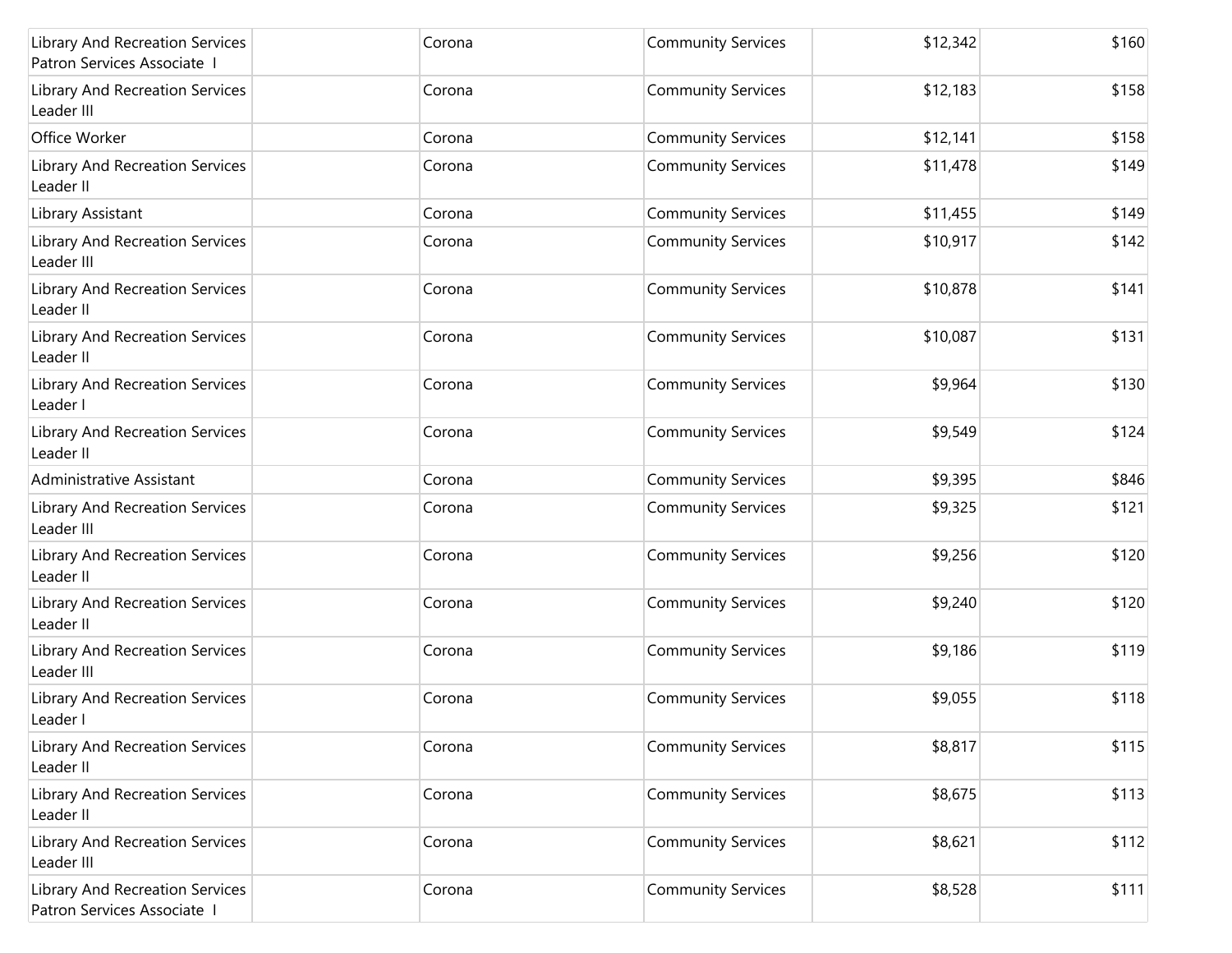| Library And Recreation Services<br>Leader II       | Corona | <b>Community Services</b> | \$8,431 | \$110 |
|----------------------------------------------------|--------|---------------------------|---------|-------|
| Library And Recreation Services<br>Leader I        | Corona | <b>Community Services</b> | \$8,398 | \$109 |
| Lifeguard                                          | Corona | <b>Community Services</b> | \$8,291 | \$108 |
| Library And Recreation Services<br>Leader II       | Corona | <b>Community Services</b> | \$8,276 | \$108 |
| Library And Recreation Services<br>Leader II       | Corona | <b>Community Services</b> | \$8,111 | \$105 |
| Library And Recreation Services<br>Leader II       | Corona | <b>Community Services</b> | \$8,087 | \$105 |
| Library And Recreation Services<br>Leader III      | Corona | <b>Community Services</b> | \$8,062 | \$105 |
| Library And Recreation Services<br>Leader I        | Corona | <b>Community Services</b> | \$7,808 | \$101 |
| Pool Manager                                       | Corona | <b>Community Services</b> | \$7,617 | \$99  |
| Library And Recreation Services<br>Leader II       | Corona | <b>Community Services</b> | \$7,565 | \$98  |
| Library And Recreation Services<br>Leader I        | Corona | <b>Community Services</b> | \$7,528 | \$98  |
| Library And Recreation Services<br>Leader I        | Corona | <b>Community Services</b> | \$7,319 | \$95  |
| Library And Recreation Services<br>Leader III      | Corona | <b>Community Services</b> | \$7,318 | \$95  |
| Library And Recreation Services<br>Leader II       | Corona | <b>Community Services</b> | \$7,184 | \$93  |
| Lifeguard                                          | Corona | <b>Community Services</b> | \$7,123 | \$93  |
| <b>Library And Recreation Services</b><br>Leader I | Corona | <b>Community Services</b> | \$7,024 | \$91  |
| Lifeguard                                          | Corona | <b>Community Services</b> | \$7,000 | \$91  |
| Library And Recreation Services<br>Leader II       | Corona | <b>Community Services</b> | \$6,922 | \$90  |
| Library And Recreation Services<br>Leader II       | Corona | <b>Community Services</b> | \$6,899 | \$90  |
| Library And Recreation Services<br>Leader I        | Corona | <b>Community Services</b> | \$6,668 | \$87  |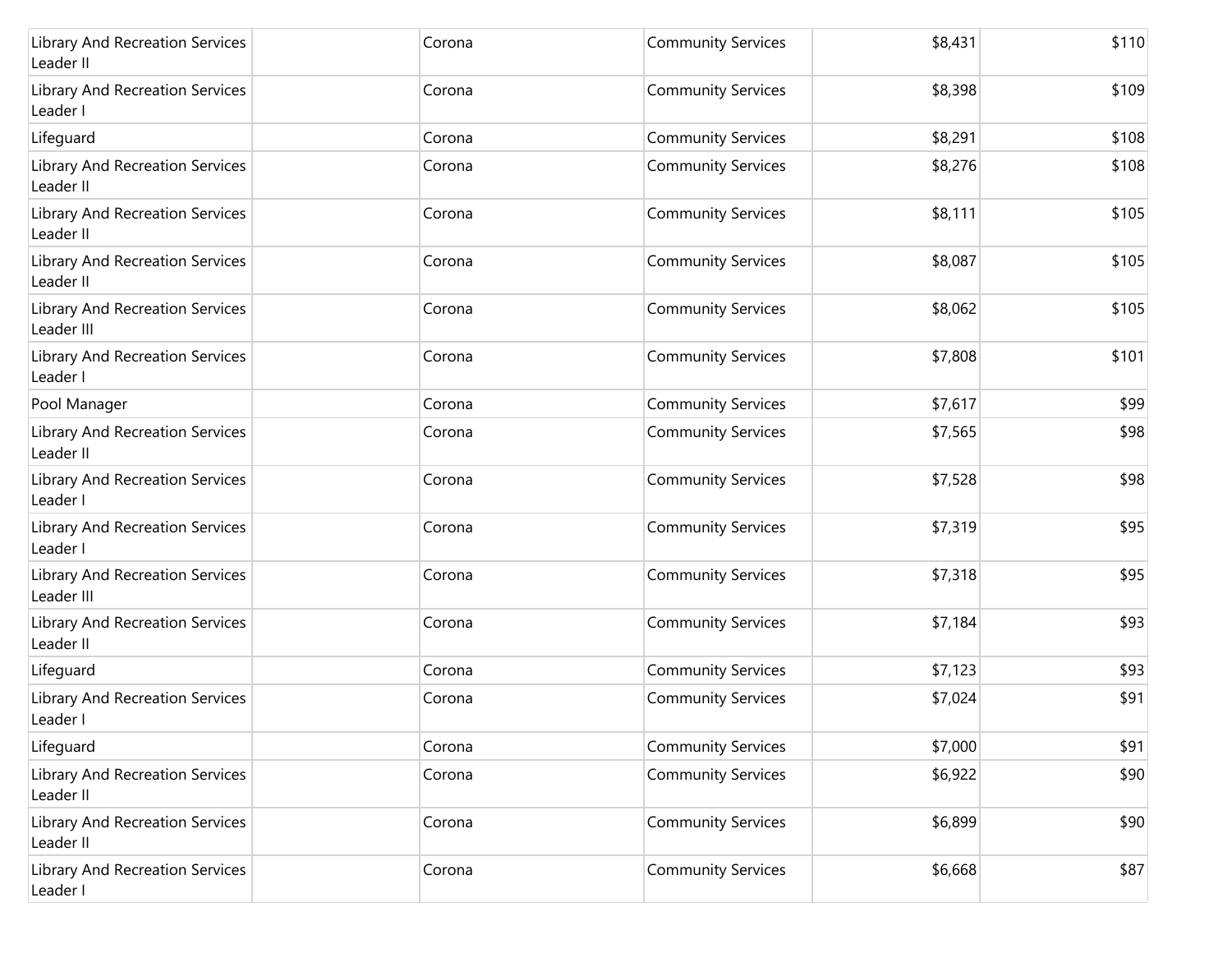| Intern I                                                     | Corona | <b>Community Services</b> | \$6,515 | \$85  |
|--------------------------------------------------------------|--------|---------------------------|---------|-------|
| Library And Recreation Services<br>Leader I                  | Corona | <b>Community Services</b> | \$6,469 | \$84  |
| Library And Recreation Services<br>Leader I                  | Corona | <b>Community Services</b> | \$6,333 | \$82  |
| Lifeguard                                                    | Corona | <b>Community Services</b> | \$6,220 | \$81  |
| Library And Recreation Services<br>Leader II                 | Corona | <b>Community Services</b> | \$6,167 | \$80  |
| Library And Recreation Services<br>Patron Services Associate | Corona | <b>Community Services</b> | \$6,070 | \$79  |
| Library And Recreation Services<br>Leader I                  | Corona | <b>Community Services</b> | \$5,869 | \$76  |
| Library And Recreation Services<br>Leader I                  | Corona | <b>Community Services</b> | \$5,829 | \$76  |
| Library Assistant                                            | Corona | <b>Community Services</b> | \$5,516 | \$72  |
| Library And Recreation Services<br>Leader I                  | Corona | <b>Community Services</b> | \$5,254 | \$68  |
| Lifeguard                                                    | Corona | <b>Community Services</b> | \$5,216 | \$68  |
| Library And Recreation Services<br>Leader III                | Corona | <b>Community Services</b> | \$5,215 | \$565 |
| Library And Recreation Services<br>Leader I                  | Corona | <b>Community Services</b> | \$5,153 | \$67  |
| Library And Recreation Services<br>Leader I                  | Corona | <b>Community Services</b> | \$5,016 | \$65  |
| Library And Recreation Services<br>Leader I                  | Corona | <b>Community Services</b> | \$4,922 | \$64  |
| Library And Recreation Services<br>Leader III                | Corona | <b>Community Services</b> | \$4,892 | \$64  |
| Library And Recreation Services<br>Leader I                  | Corona | <b>Community Services</b> | \$4,775 | \$62  |
| Library And Recreation Services<br>Leader I                  | Corona | <b>Community Services</b> | \$4,642 | \$60  |
| Library And Recreation Services<br>Leader I                  | Corona | <b>Community Services</b> | \$4,603 | \$60  |
| Pool Manager                                                 | Corona | <b>Community Services</b> | \$4,596 | \$60  |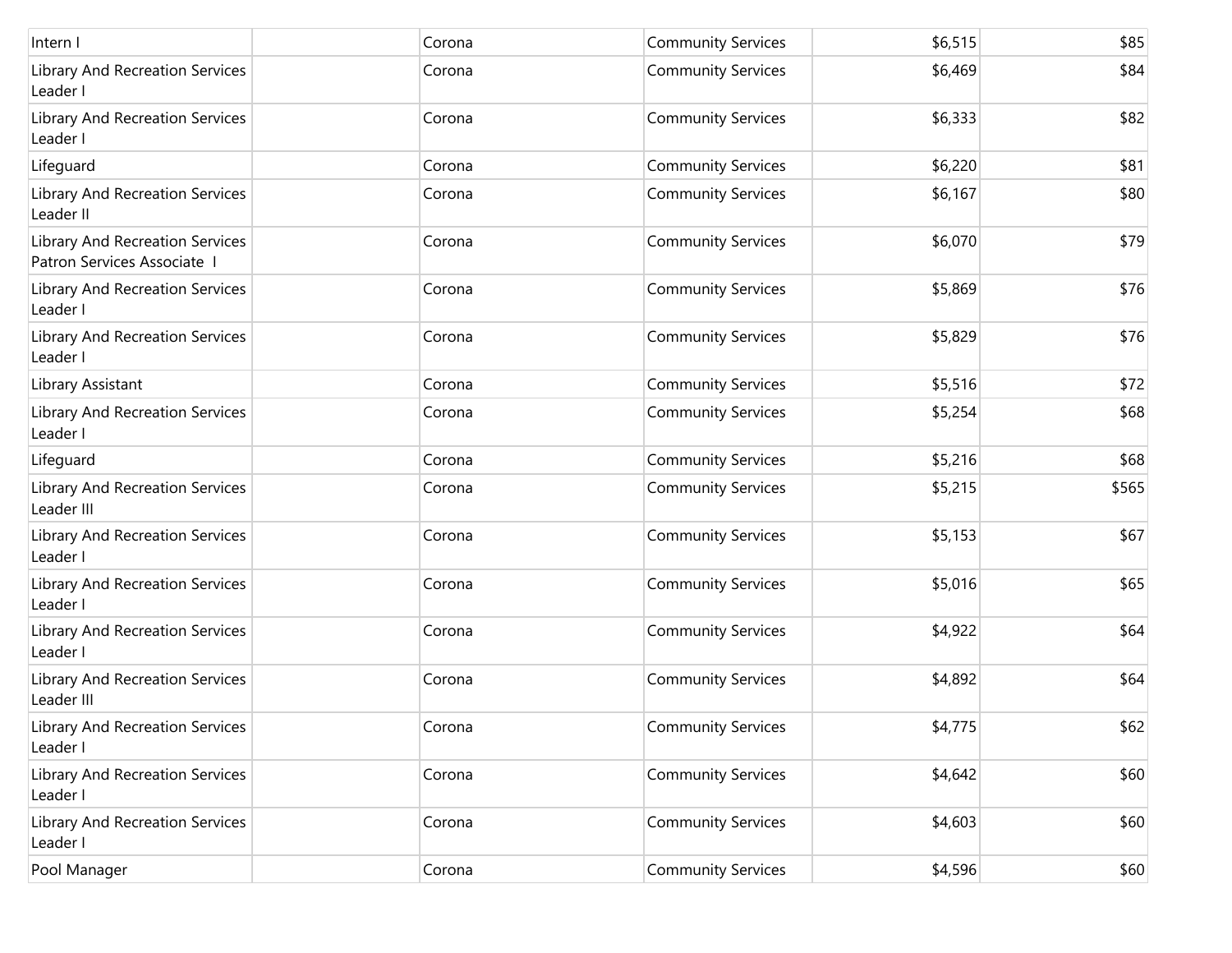| <b>Library And Recreation Services</b><br>Leader I | Corona | <b>Community Services</b> | \$4,557 | \$59 |
|----------------------------------------------------|--------|---------------------------|---------|------|
| Lifeguard                                          | Corona | <b>Community Services</b> | \$4,546 | \$59 |
| Library And Recreation Services<br>Leader II       | Corona | <b>Community Services</b> | \$4,539 | \$59 |
| Library And Recreation Services<br>Leader I        | Corona | <b>Community Services</b> | \$4,404 | \$57 |
| Office Assistant                                   | Corona | <b>Community Services</b> | \$4,243 | \$55 |
| Library And Recreation Services<br>Leader I        | Corona | <b>Community Services</b> | \$4,218 | \$55 |
| Library And Recreation Services<br>Leader II       | Corona | <b>Community Services</b> | \$4,123 | \$54 |
| Library And Recreation Services<br>Leader I        | Corona | <b>Community Services</b> | \$4,002 | \$52 |
| Library And Recreation Services<br>Leader I        | Corona | <b>Community Services</b> | \$3,977 | \$52 |
| Library And Recreation Services<br>Leader I        | Corona | <b>Community Services</b> | \$3,870 | \$50 |
| Library And Recreation Services<br>Leader I        | Corona | <b>Community Services</b> | \$3,720 | \$48 |
| Library And Recreation Services<br>Leader I        | Corona | <b>Community Services</b> | \$3,655 | \$48 |
| Library And Recreation Services<br>Leader I        | Corona | <b>Community Services</b> | \$3,547 | \$46 |
| <b>Assistant Recreation</b><br>Coordinator         | Corona | <b>Community Services</b> | \$3,437 | \$45 |
| Library And Recreation Services<br>Leader I        | Corona | <b>Community Services</b> | \$3,401 | \$44 |
| Library And Recreation Services<br>Leader I        | Corona | <b>Community Services</b> | \$3,365 | \$44 |
| Library And Recreation Services<br>Leader I        | Corona | <b>Community Services</b> | \$3,309 | \$43 |
| Library And Recreation Services<br>Leader I        | Corona | <b>Community Services</b> | \$3,303 | \$43 |
| Library And Recreation Services<br>Leader III      | Corona | <b>Community Services</b> | \$3,267 | \$42 |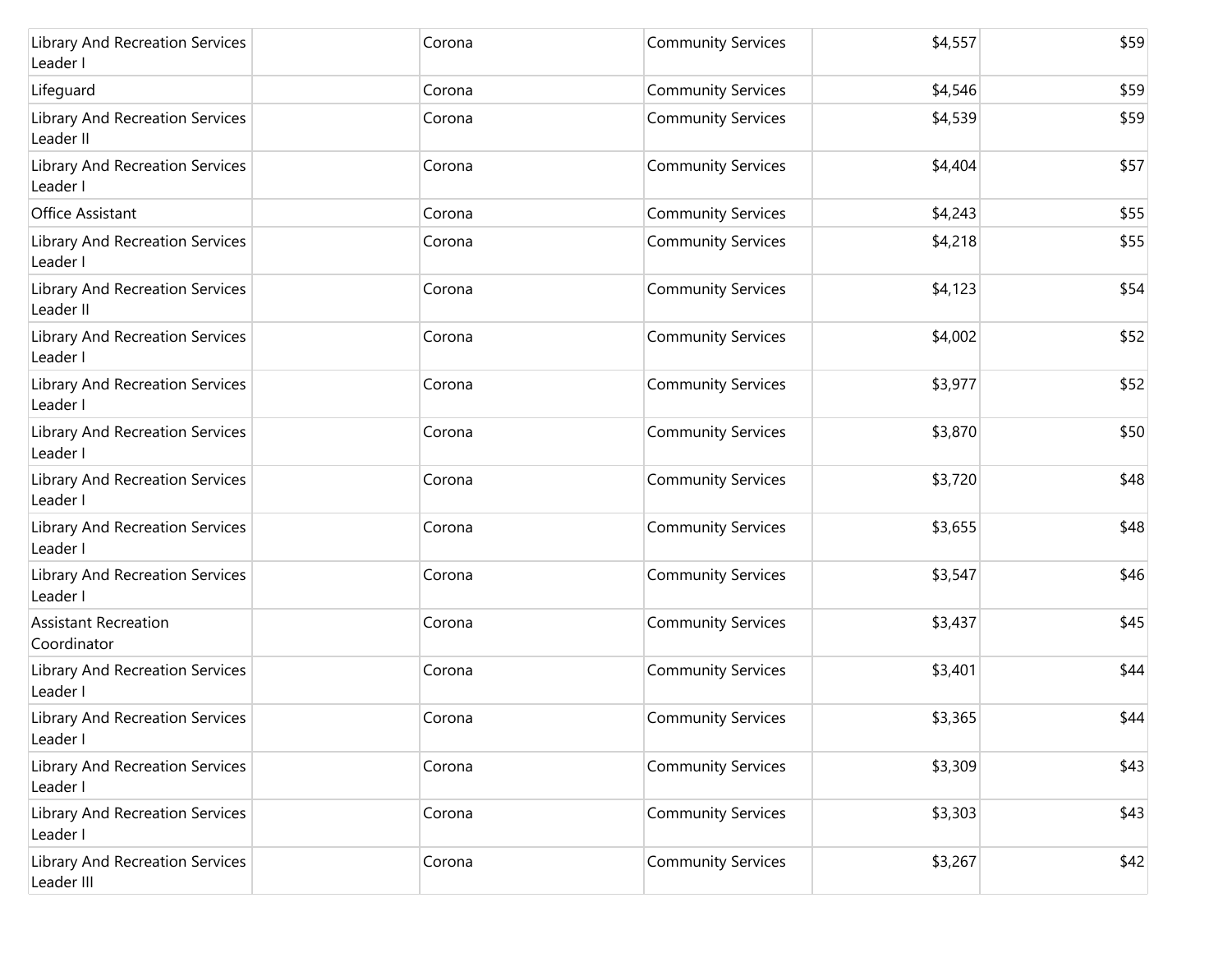| Library And Recreation Services<br>Leader I        | Corona | <b>Community Services</b> | \$3,226 | \$42 |
|----------------------------------------------------|--------|---------------------------|---------|------|
| Library And Recreation Services<br>Leader I        | Corona | <b>Community Services</b> | \$3,198 | \$42 |
| Library And Recreation Services<br>Leader I        | Corona | <b>Community Services</b> | \$3,196 | \$42 |
| Library And Recreation Services<br>Leader I        | Corona | <b>Community Services</b> | \$3,176 | \$41 |
| <b>Library And Recreation Services</b><br>Leader I | Corona | <b>Community Services</b> | \$3,146 | \$41 |
| Lifeguard                                          | Corona | <b>Community Services</b> | \$3,145 | \$41 |
| Library And Recreation Services<br>Leader I        | Corona | <b>Community Services</b> | \$3,104 | \$40 |
| Library And Recreation Services<br>Leader III      | Corona | <b>Community Services</b> | \$3,090 | \$40 |
| Intern I                                           | Corona | <b>Community Services</b> | \$3,055 | \$40 |
| Library And Recreation Services<br>Leader I        | Corona | <b>Community Services</b> | \$3,033 | \$39 |
| Library And Recreation Services<br>Leader III      | Corona | <b>Community Services</b> | \$2,995 | \$39 |
| Library And Recreation Services<br>Leader III      | Corona | <b>Community Services</b> | \$2,922 | \$38 |
| Library And Recreation Services<br>Leader I        | Corona | <b>Community Services</b> | \$2,893 | \$38 |
| Water Safety Instructor                            | Corona | <b>Community Services</b> | \$2,889 | \$38 |
| Lifeguard                                          | Corona | <b>Community Services</b> | \$2,780 | \$36 |
| Library And Recreation Services<br>Leader I        | Corona | <b>Community Services</b> | \$2,772 | \$36 |
| Library And Recreation Services<br>Leader II       | Corona | <b>Community Services</b> | \$2,739 | \$36 |
| Library And Recreation Services<br>Leader II       | Corona | <b>Community Services</b> | \$2,703 | \$35 |
| Library And Recreation Services<br>Leader I        | Corona | <b>Community Services</b> | \$2,674 | \$35 |
| Library And Recreation Services<br>Leader I        | Corona | <b>Community Services</b> | \$2,645 | \$34 |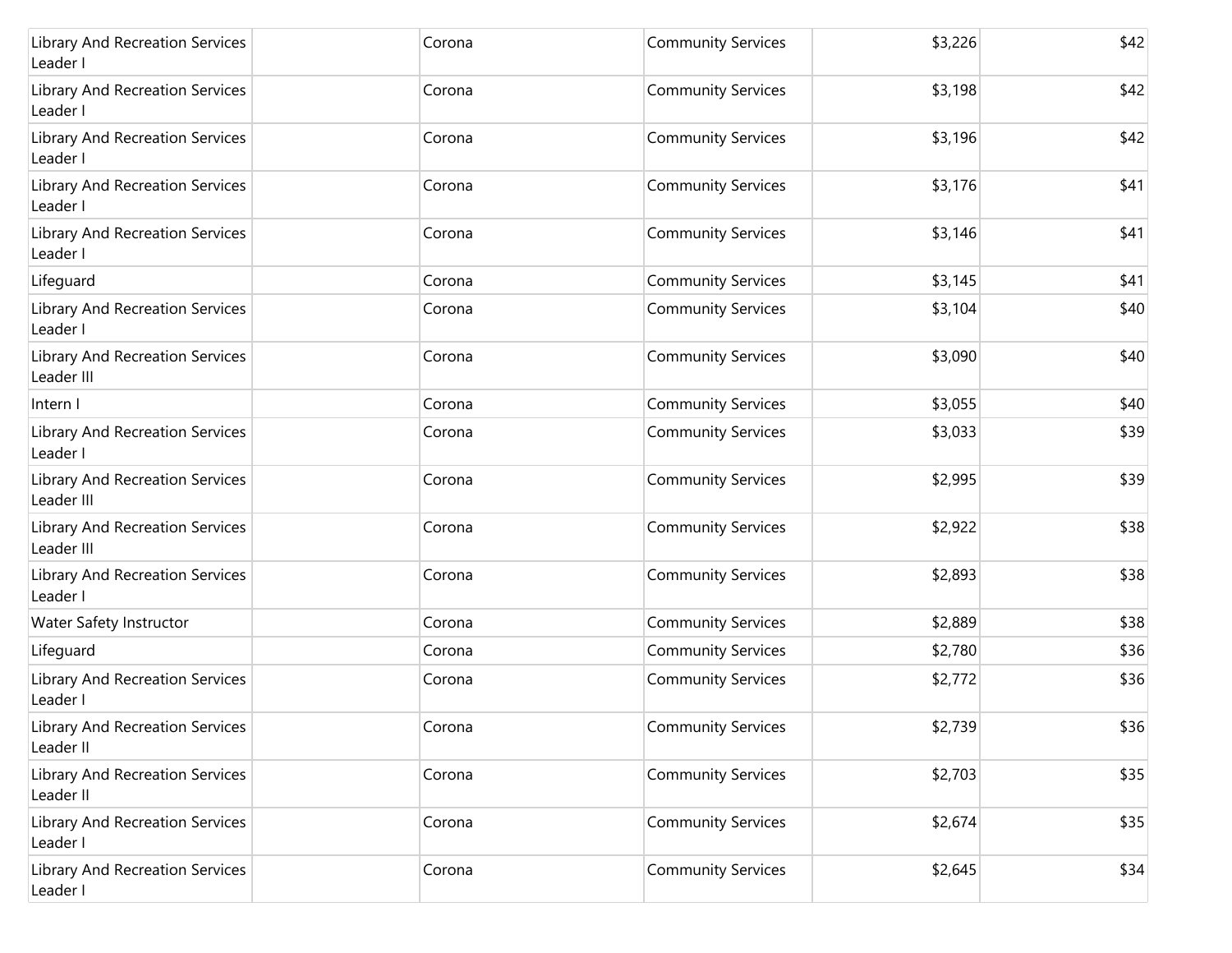| Library And Recreation Services<br>Leader I        | Corona | <b>Community Services</b> | \$2,606 | \$34 |
|----------------------------------------------------|--------|---------------------------|---------|------|
| Library And Recreation Services<br>Leader I        | Corona | <b>Community Services</b> | \$2,570 | \$33 |
| Library And Recreation Services<br>Leader I        | Corona | <b>Community Services</b> | \$2,491 | \$32 |
| Library And Recreation Services<br>Leader I        | Corona | <b>Community Services</b> | \$2,479 | \$32 |
| Library And Recreation Services<br>Leader I        | Corona | <b>Community Services</b> | \$2,433 | \$32 |
| Library And Recreation Services<br>Leader I        | Corona | <b>Community Services</b> | \$2,297 | \$30 |
| Library And Recreation Services<br>Leader I        | Corona | <b>Community Services</b> | \$2,296 | \$30 |
| Library And Recreation Services<br>Leader I        | Corona | <b>Community Services</b> | \$2,283 | \$30 |
| Library And Recreation Services<br>Leader I        | Corona | <b>Community Services</b> | \$2,153 | \$28 |
| Library And Recreation Services<br>Leader I        | Corona | <b>Community Services</b> | \$2,142 | \$28 |
| Library And Recreation Services<br>Leader I        | Corona | <b>Community Services</b> | \$2,007 | \$26 |
| Library And Recreation Services<br>Leader I        | Corona | <b>Community Services</b> | \$1,922 | \$25 |
| Library And Recreation Services<br>Leader I        | Corona | <b>Community Services</b> | \$1,860 | \$24 |
| Library And Recreation Services<br>Leader I        | Corona | <b>Community Services</b> | \$1,788 | \$23 |
| <b>Library And Recreation Services</b><br>Leader I | Corona | <b>Community Services</b> | \$1,788 | \$23 |
| Library And Recreation Services<br>Leader I        | Corona | <b>Community Services</b> | \$1,778 | \$23 |
| Library And Recreation Services<br>Leader I        | Corona | <b>Community Services</b> | \$1,656 | \$22 |
| Library And Recreation Services<br>Leader I        | Corona | <b>Community Services</b> | \$1,651 | \$21 |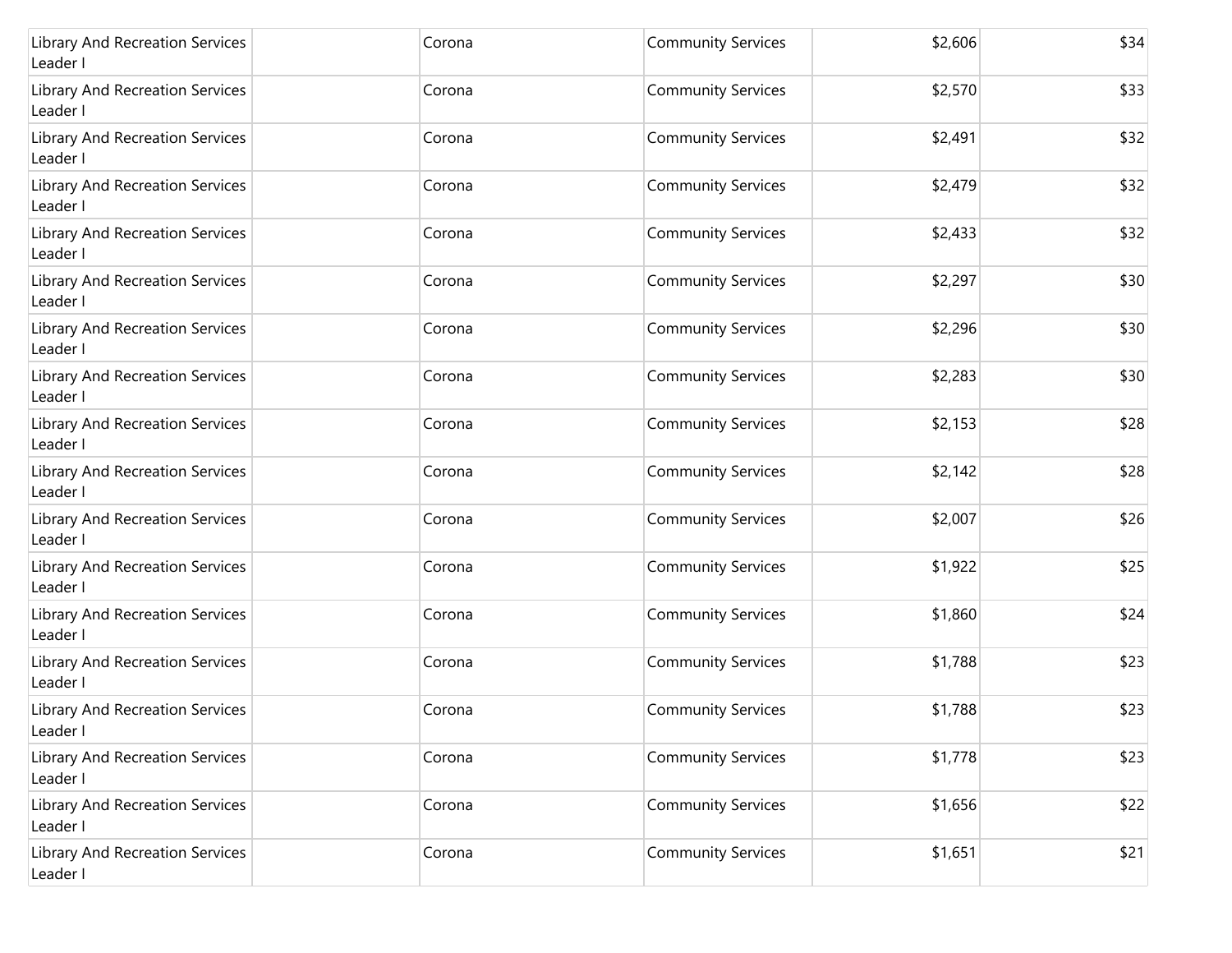| Library And Recreation Services<br>Leader I   | Corona | <b>Community Services</b> | \$1,629 | \$21 |
|-----------------------------------------------|--------|---------------------------|---------|------|
| Library And Recreation Services<br>Leader I   | Corona | <b>Community Services</b> | \$1,629 | \$21 |
| Lifeguard                                     | Corona | <b>Community Services</b> | \$1,527 | \$20 |
| Water Safety Instructor                       | Corona | <b>Community Services</b> | \$1,496 | \$19 |
| Lifeguard                                     | Corona | <b>Community Services</b> | \$1,410 | \$18 |
| Library And Recreation Services<br>Leader I   | Corona | <b>Community Services</b> | \$1,388 | \$18 |
| Library And Recreation Services<br>Leader I   | Corona | <b>Community Services</b> | \$1,339 | \$17 |
| Library And Recreation Services<br>Leader I   | Corona | <b>Community Services</b> | \$1,332 | \$17 |
| Library And Recreation Services<br>Leader III | Corona | <b>Community Services</b> | \$1,325 | \$17 |
| Library And Recreation Services<br>Leader I   | Corona | <b>Community Services</b> | \$1,293 | \$17 |
| Library And Recreation Services<br>Leader I   | Corona | <b>Community Services</b> | \$1,283 | \$17 |
| Library And Recreation Services<br>Leader I   | Corona | <b>Community Services</b> | \$1,189 | \$15 |
| Library And Recreation Services<br>Leader I   | Corona | <b>Community Services</b> | \$1,169 | \$15 |
| Library And Recreation Services<br>Leader I   | Corona | <b>Community Services</b> | \$1,166 | \$15 |
| Intern I                                      | Corona | <b>Community Services</b> | \$1,147 | \$15 |
| Library Assistant                             | Corona | <b>Community Services</b> | \$1,137 | \$15 |
| Lifeguard                                     | Corona | <b>Community Services</b> | \$1,123 | \$15 |
| Lifeguard                                     | Corona | <b>Community Services</b> | \$1,087 | \$14 |
| Library And Recreation Services<br>Leader I   | Corona | <b>Community Services</b> | \$1,062 | \$14 |
| Lifeguard                                     | Corona | <b>Community Services</b> | \$1,010 | \$13 |
| Library And Recreation Services<br>Leader II  | Corona | <b>Community Services</b> | \$941   | \$12 |
| Library And Recreation Services<br>Leader I   | Corona | <b>Community Services</b> | \$941   | \$12 |